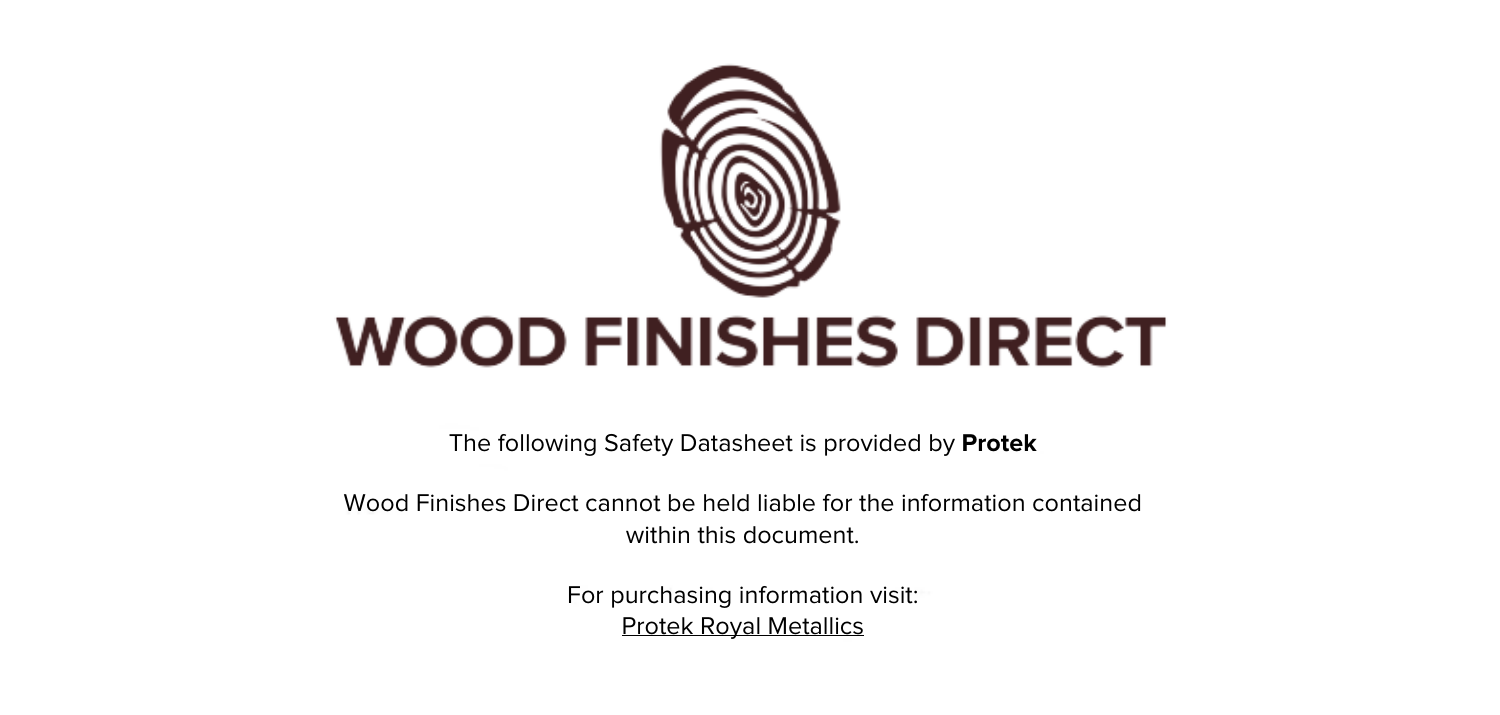ROYAL WOOD FINISH

Version: 01 **Revision Date: Revision Date: Revision Date:** Print date: MAY 2018 MSDS Number: DOC164



### **NON-HAZARDOUS PRODUCT**

This safety data sheet has been supplied in accordance with the requirements of Regulation EC no 1907/2006 (the REACH regulation) and the information herein is displayed in the order prescribed in Annex II to that regulation, as amended 2010. Its purpose is to facilitate the carrying out of a risk assessment.

### **1. IDENTIFICATION OF SUBSTANCE/MIXTURE AND THE COMPANY**

| <b>Product Name</b> | ÷                 | ROYAL WOOD FINISH, Exterior, Interior and Metallics                                                                                                                                                                 |
|---------------------|-------------------|---------------------------------------------------------------------------------------------------------------------------------------------------------------------------------------------------------------------|
| Main Use            | ÷                 | Pigmented water-based aqueous solution for the colouring and protection of<br>sheds and timber buildings, by brushing, dipping or spraying. A ready to use<br>solution for domestic household and professional use. |
| Company             | ÷                 | Sun-Europa Ltd. T/A Protek Products                                                                                                                                                                                 |
|                     |                   | <b>Crowne Trading Estate</b>                                                                                                                                                                                        |
|                     |                   | <b>Shepton Mallet</b>                                                                                                                                                                                               |
|                     |                   | <b>BA4 500</b>                                                                                                                                                                                                      |
|                     |                   | Great Britain                                                                                                                                                                                                       |
| Email               | ÷                 | Info@protekproduct.co.uk                                                                                                                                                                                            |
| Tel                 | ٠<br>$\mathbf{r}$ | 01749 344697                                                                                                                                                                                                        |
| Fax                 | ٠<br>$\mathbf{r}$ | 01749 345572                                                                                                                                                                                                        |
| Website             | ÷                 | www.protekproduct.co.uk                                                                                                                                                                                             |
|                     |                   | www.protekwoodstain.co.uk                                                                                                                                                                                           |

### **2. HAZARD IDENTIFICATION**

#### **2.1 Classification**

This product does not meet the criteria for classification as a hazardous preparation laid down in either EU Directive 1999/45/EC (as amended) or in Regulation (EC) 1272/2008 (CLP).

However, as it the case with all chemical compositions, certain precautionary measures aimed at ensuring the well-being of those who will use this product and at protecting the natural environment against unnecessary pollution must be applied.

## **2.2 Label Elements**

This product has no statutory labelling requirements.

#### **2.3 Other Hazards**

This product does not contain any PBT or vPvB substances

## **3. COMPOSITION/INFORMATION ON INGREDIENTS**

Chemical Composition

: Aqueous emulsion of acrylic copolymers, wax, colourants and pigments with a film protection containing IPBC (3-iodo-2propynyl butyl carbamate).

| <b>COMPONENT NAME</b>            |  |
|----------------------------------|--|
| 3-iodo-2propynyl butyl carbamate |  |

| <b>AMOUNT WEIGHT</b><br>(% | CAS NO. | EEC NO. | <b>EEC SYMBOL</b><br><b>LETTER</b> | <b>EEC RISK</b><br><b>PHRASES</b> |
|----------------------------|---------|---------|------------------------------------|-----------------------------------|
| < 0.1                      | 55406-  | $259 -$ | Xn, Xi, N                          | R20/22                            |
|                            | $53-6$  | 627-5   |                                    | R41                               |
|                            |         |         |                                    | <b>R50</b>                        |
|                            |         |         |                                    |                                   |

| <b>4. FIRST-AID MEASURES</b> |                                       |                                                                                                                                           |  |
|------------------------------|---------------------------------------|-------------------------------------------------------------------------------------------------------------------------------------------|--|
| <b>EYES</b>                  |                                       | Gently irrigate immediately with clean water for at least 15 minutes. If any<br>irritation persists seek medical attention straight away. |  |
| <b>SKIN</b>                  | advice.                               | Wash skin with plenty of soap and water. If irritation develops seek medical                                                              |  |
| <b>INCECTION</b>             |                                       | Cive and pint of milk or water as soon as possible. Consult a doctor if any                                                               |  |
|                              | symptoms appear or if you feel unwell |                                                                                                                                           |  |

Page 1 of 4 INHALATION<br>Sun-Europa Limited, Crowne Trading Estate, Shepton Mallet, Somerset, BA4 5QQ Tel: 01749 344697 Email: infoprotekproducts.co.uk Fax: 01749 345572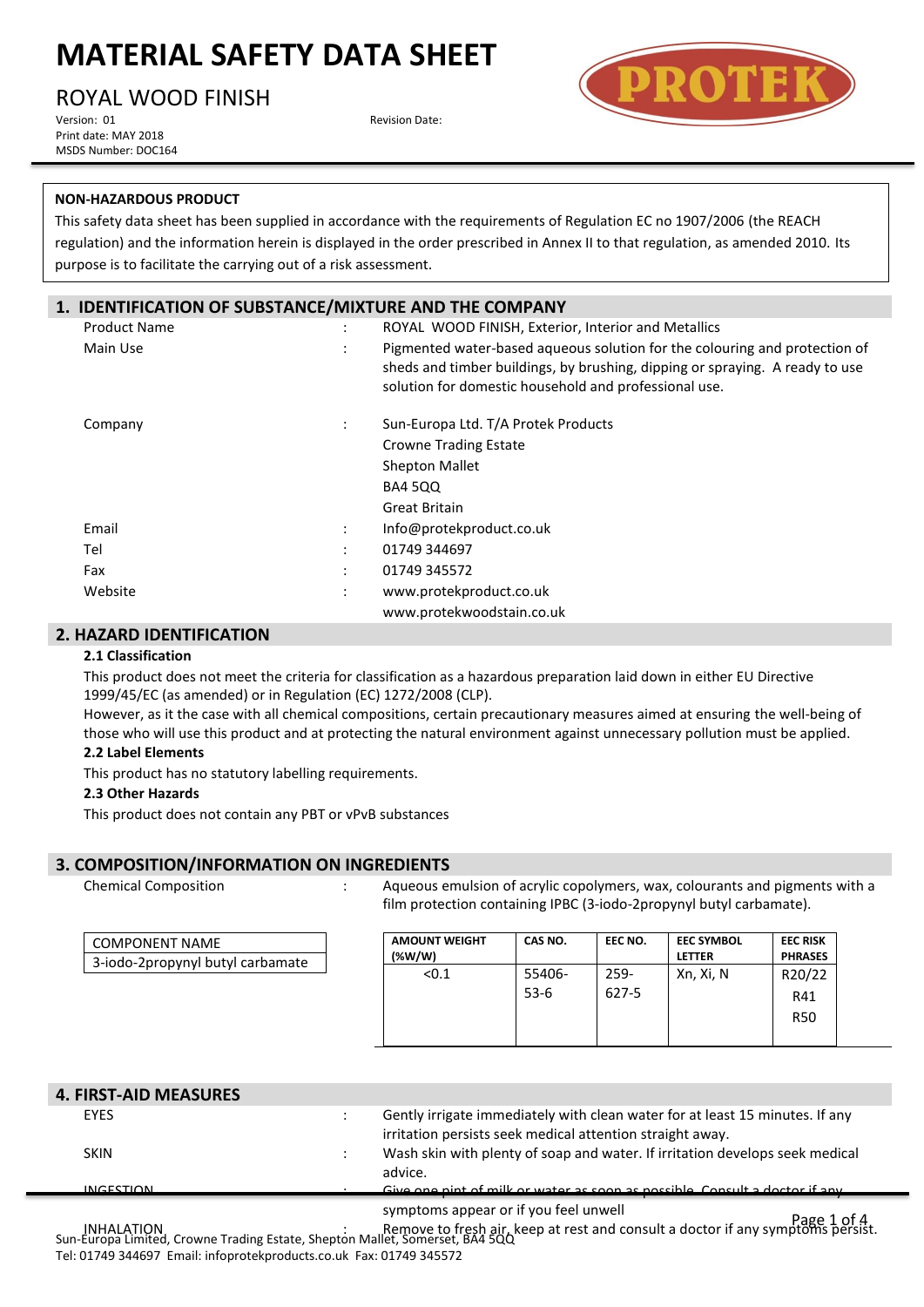ROYAL WOOD FINISH<br>Version: 01

Print date: MAY 2018 MSDS Number: DOC164 Revision Date:



| <b>5. FIRE FIGHTING MEASURES</b>                    |                                                                                                                                                                                                                                  |
|-----------------------------------------------------|----------------------------------------------------------------------------------------------------------------------------------------------------------------------------------------------------------------------------------|
| <b>EXTINGUISHING MEDIA</b>                          | Extinguishing media appropriate to the surrounding materials<br>$\ddot{\cdot}$                                                                                                                                                   |
| FIRE AND EXPLOSION<br><b>HAZARDS</b>                | If involved in a fire toxic fumes may be evolved of SOx                                                                                                                                                                          |
| PROTECTIVE MEASURES                                 | Determined by other materials - this material will make no significant contribution to<br>the fire hazard.                                                                                                                       |
| ADVICE FOR FIRE FIGHTERS                            | There are no special firefighting procedures given                                                                                                                                                                               |
| <b>6. ACCIDENTAL RELEASE MEASURES (SPILLS)</b>      |                                                                                                                                                                                                                                  |
| PERSONAL PRECAUTIONS                                | Wear uPVC gloves and goggles                                                                                                                                                                                                     |
| ENVIRONMANTAL                                       | Prevent entry into drains, sewers and watercourses. Use suitable absorbent materials<br>for water based products. The product should not be dumped in nature but collected<br>and delivered to agreement with local authorities. |
| <b>RECOVERY</b>                                     | Absorb in sand, earth or man-made absorbent materials and dispose of in a metal<br>lidded container, clearly labelled.                                                                                                           |
| 7. HANDLING AND STORAGE                             |                                                                                                                                                                                                                                  |
| <b>SAFE HANDLING</b>                                | Observe safe manual handling methods with the 25 litre containers<br>$\ddot{\cdot}$<br>Wear PVC gloves and protective goggles when handling the solution                                                                         |
| SAFE STORAGE                                        | Keep containers sealed. Store in a cool, dry conditions between $6^{\circ}$ C and 35 $^{\circ}$ C.<br>Do not allow the product to freeze<br>Keep strictly separated away from food, drink and animal feed.                       |
| <b>VENTILATION</b>                                  | The product should be applied in a good ventilated area, natural or mechanical.                                                                                                                                                  |
| 8. EXPOSURE CONTROLS/ PERSONAL PROTECTION           |                                                                                                                                                                                                                                  |
| <b>ENGINEERING MEASURES</b><br>PROTECTIVE EQUIPMENT | Ensure good ventilation                                                                                                                                                                                                          |
| <b>RESPIRATORY</b>                                  | No respiratory equipment necessary in well ventilated work areas                                                                                                                                                                 |
| <b>HAND</b>                                         | Wear rubber or PVC gloves                                                                                                                                                                                                        |
| EYE<br><b>OTHER</b>                                 | Wear goggles giving complete eye protection from splashes                                                                                                                                                                        |
|                                                     | Wear suitable apron or overalls.                                                                                                                                                                                                 |
| 9. PHYSICAL AND CHEMICAL PROPERTIES                 |                                                                                                                                                                                                                                  |
| APPEARANCE                                          | Coloured mobile liquid                                                                                                                                                                                                           |
| <b>COLOUR</b>                                       | Various colours available                                                                                                                                                                                                        |
| <b>ODOUR</b><br>SOLUBILITY                          | Very faint characteristic odour<br>Completely soluble in water                                                                                                                                                                   |
| pH                                                  | $7 - 9$                                                                                                                                                                                                                          |
| <b>EXPLOSIVE PROPERTIES</b>                         | None                                                                                                                                                                                                                             |
| <b>OXIDISING PROPERTIES</b>                         | None                                                                                                                                                                                                                             |
| <b>RELATIVE DENSITY</b>                             | 1.00                                                                                                                                                                                                                             |
| OTHER INFORMATION                                   | Not relevant                                                                                                                                                                                                                     |
| <b>10. STABILITY AND REACTIVITY</b>                 |                                                                                                                                                                                                                                  |
|                                                     |                                                                                                                                                                                                                                  |
| <b>REACTIVITY</b>                                   | No specific reactivity hazards associated with this product                                                                                                                                                                      |
| <b>CHEMICAL STABILITY</b>                           | Stable in normal ambient conditions                                                                                                                                                                                              |
| <b>HAZARDOUS REACTIONS</b>                          | Not relevant                                                                                                                                                                                                                     |
| <b>CONDITIONS TO AVOID</b>                          | Do not allow the product to freeze.                                                                                                                                                                                              |
| <b>MATERIALS TO AVOID</b>                           | No specific materials are likely to result in a hazardous situation                                                                                                                                                              |
| <b>HAZARDOUS</b><br>DECOMPOSITION PRODUCTS          | If decomposition does occur, toxic fumes may be evolved of SOx                                                                                                                                                                   |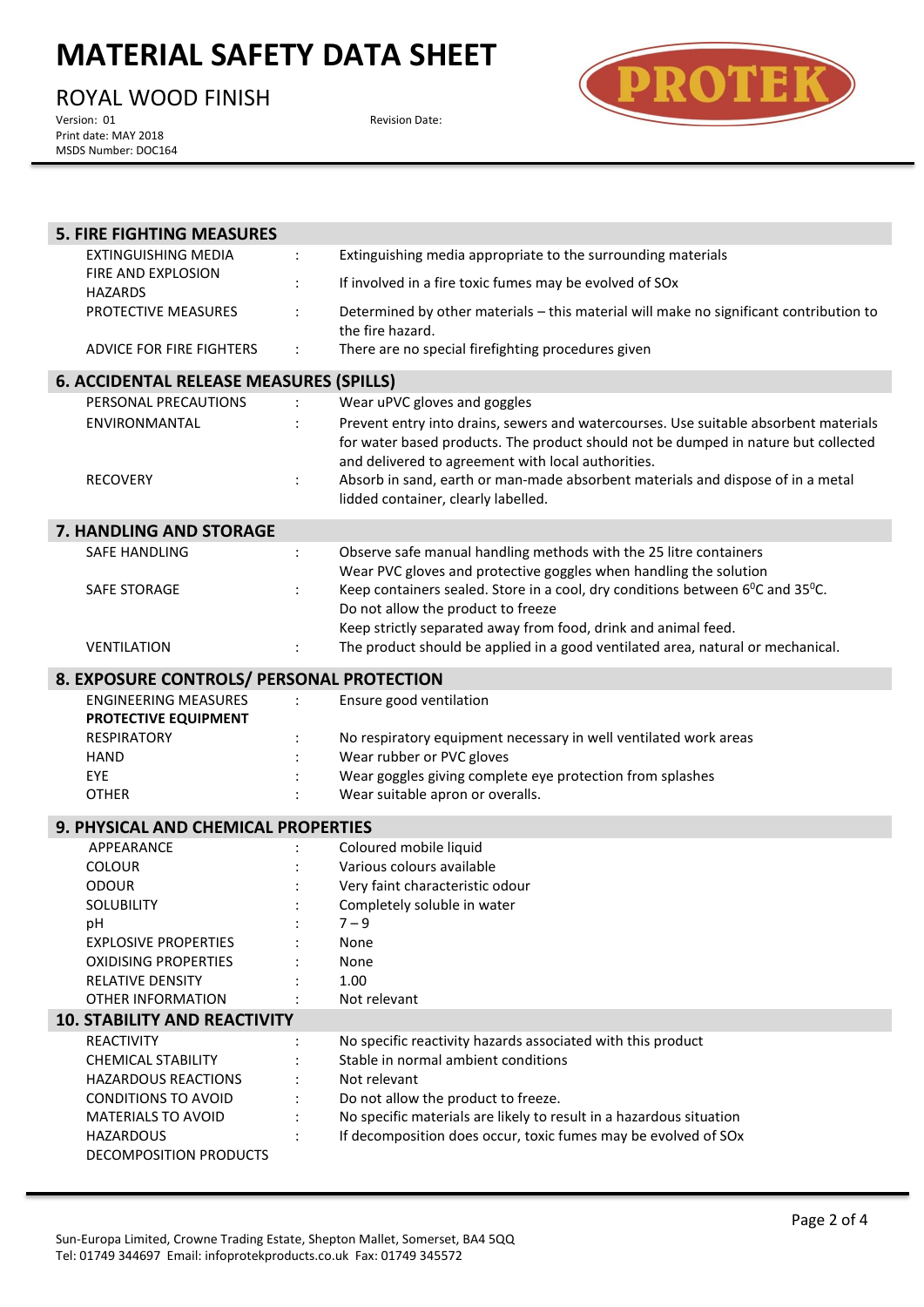ROYAL WOOD FINISH<br>Version: 01

Print date: MAY 2018 MSDS Number: DOC164 Revision Date:



| <b>11. TOXICOLOGICAL INFORMATION</b> |                                                                                                  |
|--------------------------------------|--------------------------------------------------------------------------------------------------|
| <b>INHALATION</b>                    | Not a normal route of exposure                                                                   |
| <b>INGESTION</b>                     | Slightly poisonous if swallowed                                                                  |
| <b>SKIN CONTACT</b>                  | May cause slight irritation                                                                      |
| EYE CONTACT                          | Causes slight irritation and redness                                                             |
| OTHER HEALTH EFFECTS                 | This substance has no evidence of carcinogenic properties, mutagenic or toxic for                |
|                                      | reproduction.                                                                                    |
| <b>12. ECOLOGICAL INFORMATION</b>    |                                                                                                  |
| <b>ECOTOXICITY</b>                   | Not regarded as dangerous for the environment                                                    |
| <b>ACUTE FISH TOXICITY</b>           | No data available. Do not pollute ground or water courses                                        |
| <b>BIODEGRADABILITY</b>              | IPBC is readily biodegradable                                                                    |
| <b>BIOACUMULATIVE POTENTIAL</b>      | No data available                                                                                |
| <b>MOBILITY IN SOIL</b>              | No data available                                                                                |
| <b>RESULTS OF PBT AND VPVB</b>       | This product does not contain any PBT or vPvB substances                                         |
| ASSESSMENT                           |                                                                                                  |
| OTHER ADVERSE EFFECTS                | None known                                                                                       |
| <b>13. DISPOSAL CONSIDERATIONS</b>   |                                                                                                  |
| <b>WASTE TREATMENTS</b>              | Dispose of waste and residues in accordance with local authority.                                |
| <b>METHODS</b>                       | Do not contaminate ponds, waterways or ditches with this product or its container.               |
| <b>14. TRANSPORT CONSIDERATIONS</b>  |                                                                                                  |
| ROAD transport notes                 | <b>Not Classified</b>                                                                            |
| RAIL transport notes                 | Not Classified                                                                                   |
| SEA transport notes                  | Not Classified                                                                                   |
| <b>UN NUMBER</b>                     | This product is not covered by international regulation on the transport of dangerous            |
|                                      | goods (IMDG, IATA, ADR/RID)                                                                      |
| UN SHIPPING NAME                     | Not Classified for transportation                                                                |
| <b>TRANSPORT AND HAZARD</b>          | Not Classified for transportation                                                                |
| CLASS(ES)                            |                                                                                                  |
| PACKAGING GROUP                      | Not Classified for transportation                                                                |
| ENVIRONMENTAL HAZARDS                | Not classified as an environmentally hazardous substance                                         |
|                                      | Not classified as a marine pollutant                                                             |
| <b>15. REGULATORY INFORMATION</b>    |                                                                                                  |
|                                      | Safety, health and environmental regulations / legislation specific for the substance or mixture |
| APPROVED CODE OF                     | Classification and labelling of substances and preparations dangerous for supply.                |
| <b>PRACTICE</b>                      | Safety data sheets for substances and preparations                                               |
| <b>GUIDANCE NOTES</b>                | Workplace Exposure limits EH40                                                                   |
| EU LEGISLATION                       | Regulation (EC) No 1907/2006 of the European Parliament and of the Council of 18                 |
|                                      | December 2006 concerning the Registration, Evaluation, Authorisation and Restriction             |
|                                      | of Chemicals (REACH), establishing a European Chemicals Agency, amending Directive               |
|                                      | 1999/45/EC and repealing Council Regulation (EEC) No 793/769/EEC and Commission                  |
|                                      | Directive 91/155/EEC, 93/67/EEC, 93/105/EC and 2000/21/EC, including                             |
|                                      | amendments.                                                                                      |
|                                      | Regulation (EC) No 1272/2008 of the European Parliament and of the Council of 16                 |
|                                      | December 2008 on classification, labelling and packaging of substances and mixtures,             |
|                                      | amending and repealing Directives 67/548/EEC and 1999/45/EC, and amending                        |
|                                      | Regulation (EC) No 1907/2006 with amendments                                                     |
| <b>CHEMICAL SAFETY</b>               | Not applicable. No chemical safety assessment has been carried out.                              |
| ASSESSMENT                           |                                                                                                  |